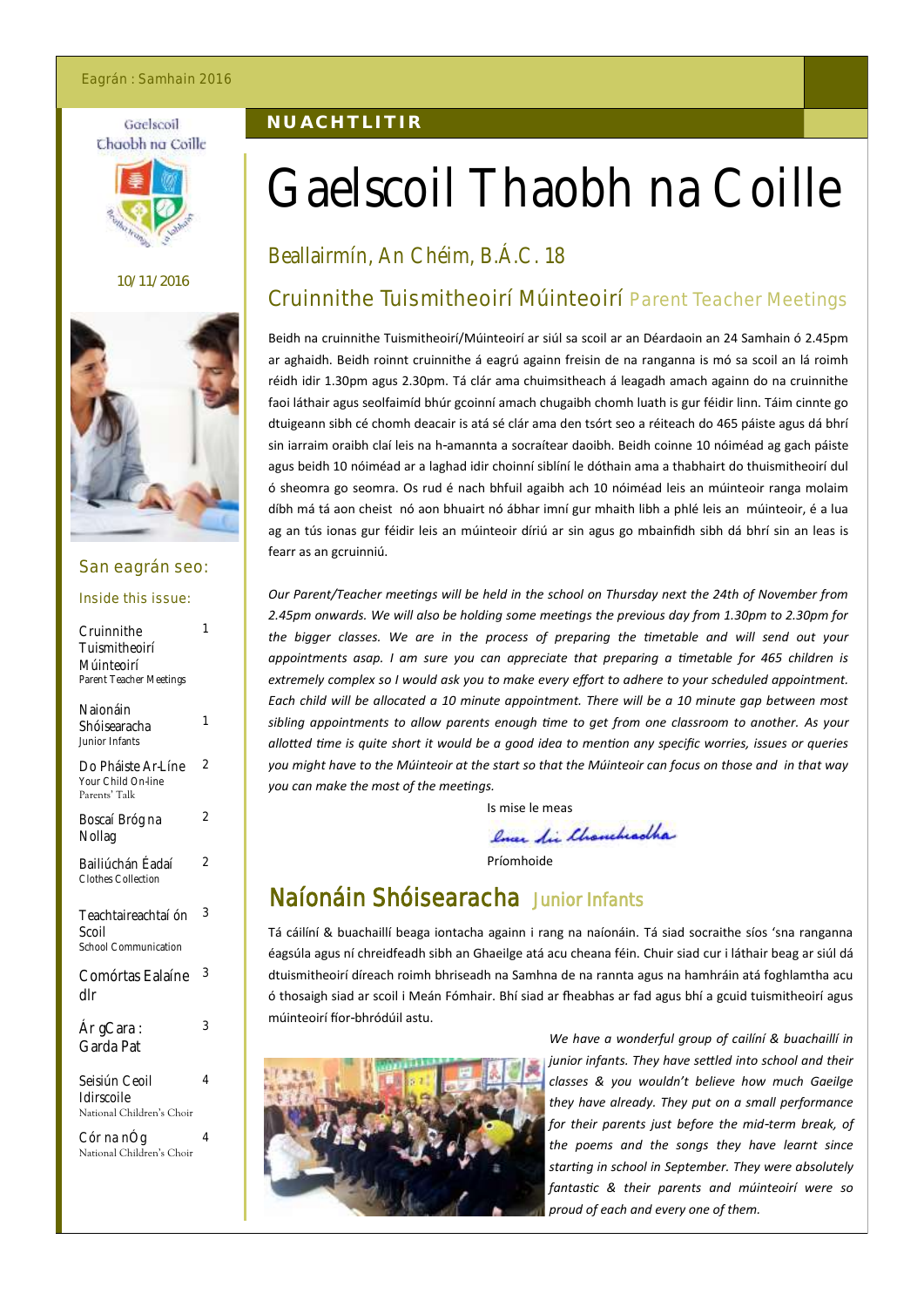# Nuachtlitir Samhain 2016

#### Leathanach 2



An Bhfuil an Iomarca Ama á Chaitheamh ag do Pháiste Ar-Líne? Is Your Child Spending too Much Time Online?



Cad is ceart duit a dhéanamh faoi seo? Conas mar is ceart duit bainistiú a dhéanamh ar an t-am a chaitheann do pháiste(í) ar an idirlíon? Conas mar is féidir leat a chinntiú go bhfuil do pháiste slán sábháilte agus iad ag gabháil don idirlíon agus na meáin sóisialta? **CAINT NA BPÁISTÍ (R3 go R6)** Céadaoin 16/11/16 Beidh Sorcha Nic an Taoisigh, Saineolaí ar Shábháilteacht Idirlíon,

ag teacht isteach sa scoil ar an gCéadaoin chun caint leis na daltaí ó Rang a 3 go Rang a 6 faoi cheart úsáid an idirlín. Labhróidh sí leo faoin méid ama a chaitheann siad ar an idirlíon/ríomhaire, Pléifidh sí na contúirtí a bhaineann leis an idirlíon agus le suíomhanna gréasáin mí-oiriúnacha. Beidh sí ag caint leo freisin faoi na dea-chleachtais & rialacha is ceart a leanúint agus úsáid á bhaint acu as na meáin shóisialta. Beidh an chaint a dhéanfaidh sí leis na ranganna éagsúla aois-oiriúnach agus bunaithe ar thaithí na bpáistí.

#### **CAINT DO THUISMITHEOIRÍ** CÉADAOIN 16/11/16 **7.30PM**

Beidh cur i láthair uair a chloig á thabhairt ag Sorcha do thuismitheoirí an oíche chéana ag 7.30pm sa scoil. Díreoidh an chaint seo ar threoir agus ar chabhair phraiticiúil a thabhairt do thuismitheoirí ionas gur feidir leo a bheith céim chun tosaigh ar a bpáistí ar líne! Tá ard-mholadh faighte ag an urlabhraí seo agus molaim go mór do thuismitheoirí freastal ar an gcruinniú seo.



CAINT DO THUISMITHEOIRÍ PARENTS' TALK CÉADAOIN WEDNESDAY 16/11/16 7.30PM



# Boscaí Bróg na Nollag Shoe Box Appeal

Míle buíochas libhse atá taréis 'Boscaí Bróg' a seoladh isteach cheana féin do'fheachtas Boscaí Bróg na Nollag 'Team Hope'. Ar mhiste le héinne eile gur mian leo páirt a ghlacadh sa tógra seo na boscaí a sheoladh ar ais chun na scoile roimh an **Chéadaoin** an **16 Samhain.**

*Many thanks to all of you who have already filled shoe boxes for* 



*the 'Team Hope' Christmas Shoe Box Appeal. Anyone else wishing to participate please return your shoebox to the school before Wednesday the 16th of November.*

# Bailiúchán Éadaí Clothes Collection

Tá an Coiste ag eagrú bailiúcháin scoile d'éadaí, bróga, criosanna, málaí láimhe agus bréagáin bhog nach bhfuil ag teastáil a thuile. Gheobhfaidh an scoil airigid i leith gach mála éadaí a bailítear. Tacaigh leis an bhfeachtas bailiúcháin airgid seo !

14 -18 Samhain : Tigín : 8.50am & 2.30pm

*The Coiste have arranged for a second-hand clothes service to* 

*come and collect all your unwanted clothes, shoes, belts, handbags, stuffed toys and textiles. The school will be paid for each bag of clothing collected. Please support this fundraising venture!*



*14-18 November* : Tigín : 8.50am & 2.30pm

#### **PARENTS' TALK** WEDNESDAY 16/11/16 **7.30PM**

*Sorcha Nic an Taoisigh, Internet Safety Expert, will be giving a 60 minute talk for parents at 7.30pm on the same evening in school. This will be a helpful & practical talk where she will be sharing some tricks and tips that will help you out-smart your child online! This speaker comes highly recommended & I would encourage as many parents as possible to attend this meeting.*

*What should you do about this?*

*online and using social media?* 

*experiences and age.* 

*How can you best manage time spent online?*

**PUPILS' TALK (R3 go R6)** Wednesday 16/11/16

*How can you help ensure your child's safety when they are* 

*Sorcha Nic an Taoisigh, Internet Safety Expert, will be coming into school on Wednesday next to speak with the children from Rang a 3 to Rang a 6 about good internet usage. She will talk to them about the amount of time they are spending online or on their computers/tablets/phones. She will discuss the dangers of the internet and inappropriate websites. She will talk to them about social media and the rules they should follow when engaging with social media. The talk she will give in each class will be age appropriated and tailored to the children's own*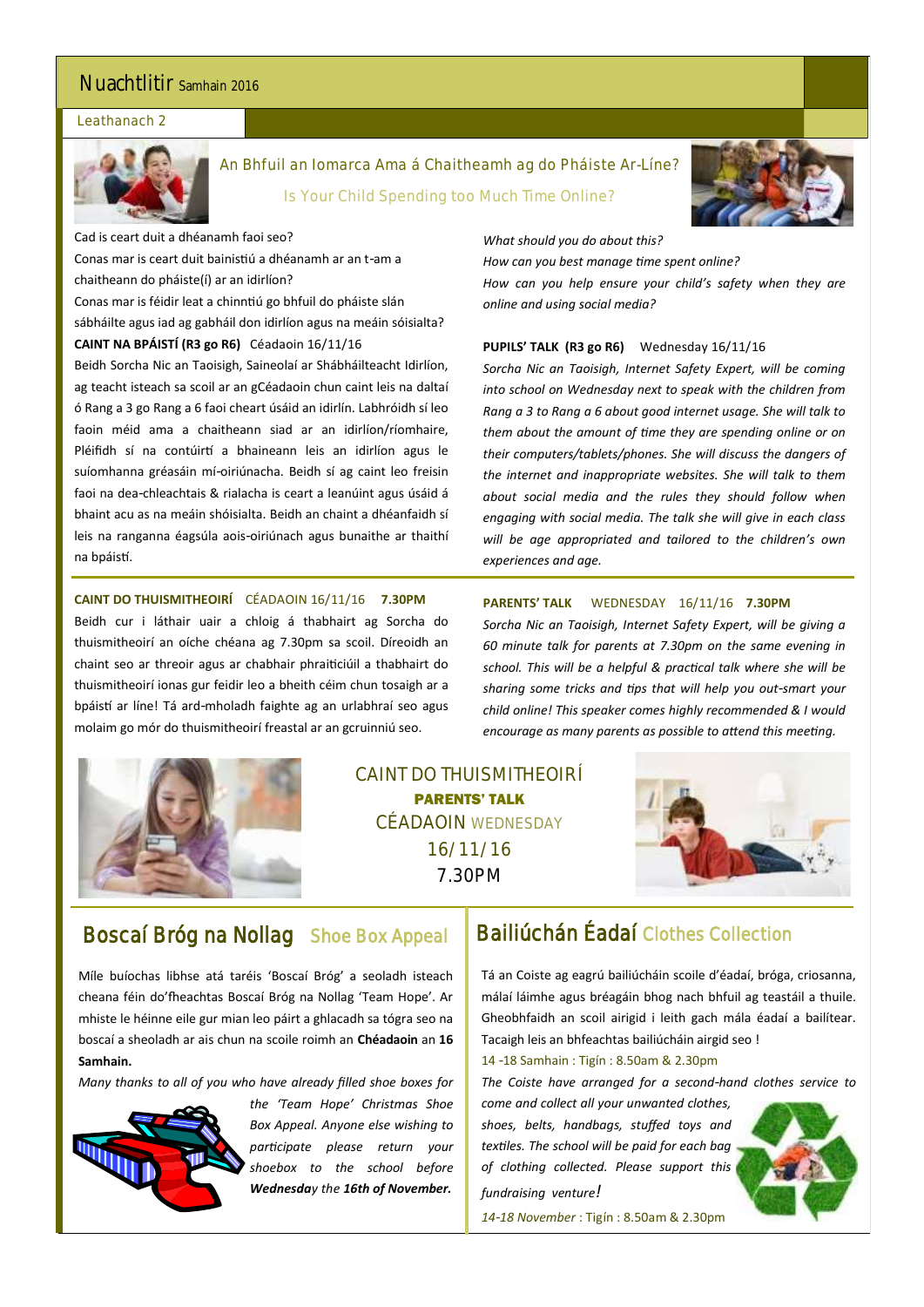# Teachtaireachtaí ón Scoil Communication from the School

Le teagmháil éifeachtach, shoiléir a chinntiú agus le heolas contráilte agus mí-thuiscintí a sheachaint tabhair faoi ndeara: go ndéanfar úsáid a bhaint as na modhanna cumarsáide seo a leanas le heolas maidir le 'Cúrsaí/Gnó Scoile' a scaipeadh ar thuismitheoirí

- Nóta seolta abhaile i mála scoile na ndaltaí
- Téacs seolta ón scoil ag na tuismitheoirí tríd Text-a-Parent
- R-phost seolta ón scoil trí chóras bhunachar sonraí na scoile
- Nuachtlitir
- Suíomh Gréasáin na scoile [www.taobhnacoille.ie](http://www.taobhnacoille.ie)

Ní bhaineann an scoil úsáid as 'Whats App' le teachtaireachtaí a scaipeadh ar thuismitheoirí.

Má tá soiléiriú ag teastáil ó thuismitheoir maidir le haon cheann de na teachtaireachtaí sin nó le haon ábhar a bhaineann le 'cúrsaí/gnó scoile' is ceart dóibh dul i dteagmháil leis an scoil chun an soiléiriú sin a fháil.

*In order to ensure effective communication and to avoid confusion, misunderstandings and misinformation please note that: Information pertaining to all 'School Business' will be communicated to the parents via one of the following methods*

- *Hard copy notice sent home in the children's school bags*
- *A text sent out from the school via Text-a-Parent*
- *An e-mail sent out by the school via the school's database system*
- *School Newsletter*
- *School's Website [www.taobhnacoille.ie](http://www.taobhnacoille.ie)*

*The School does not use 'What's App' to communicate with the parents.*

*Any parent needing clarification on any issue that arises out of any of these communications or any issue relating to 'school business' should contact the school directly for same.*

# Comórtas Ealaíne dlr



Comhgháirdeachas le Karl Ó Durcáin Meachair ó R3B as duais a bhuachaint i gcomórtas ealaíne dlr le déanaí. Maith thú a Kharl.

*Congratulation to Karl Ó Durcáin Meachair in R3B for winning a prize in dlr's Festival of Inclusion Art Competition. Maith thú a Kharl.*

# Ár gCara : An Garda Pat An Garda Pat Lena Jatan!

Is cara mór le daltaí Ghaelscoil Thaobh na Coille é an Garda Pat Cullen. Tháinig sé isteach ar cuairt go Rang N2 le déanaí. Thaispeáin sé a éide (*uniform*) agus a hata do na páistí. Bhí dornaisc (*hand cuffs*), bata (*baton*) & radió aige.

Bhí moltaí (*advice*) ag Pat do na páistí ar fhaitíos go mbeidís caillte:

1. Ainm & uimhir fón póca mamaí nó daidí a bheith ar eolas de ghlan mheabhar acu.

2. Ar lá mór sa chathair nó ar ócáid ar nós cluiche peile nó paráid mhol sé gur cheart uimhir fón mamaí nó daidí a scríobh ar lámh an pháiste.

Dúirt sé leis na páistí go bhfuil na gardaí ann chun aire a thabhairt do gach duine.

#### *Roinnt dár Naíonáin Iontacha!*













#### Leathanach 3